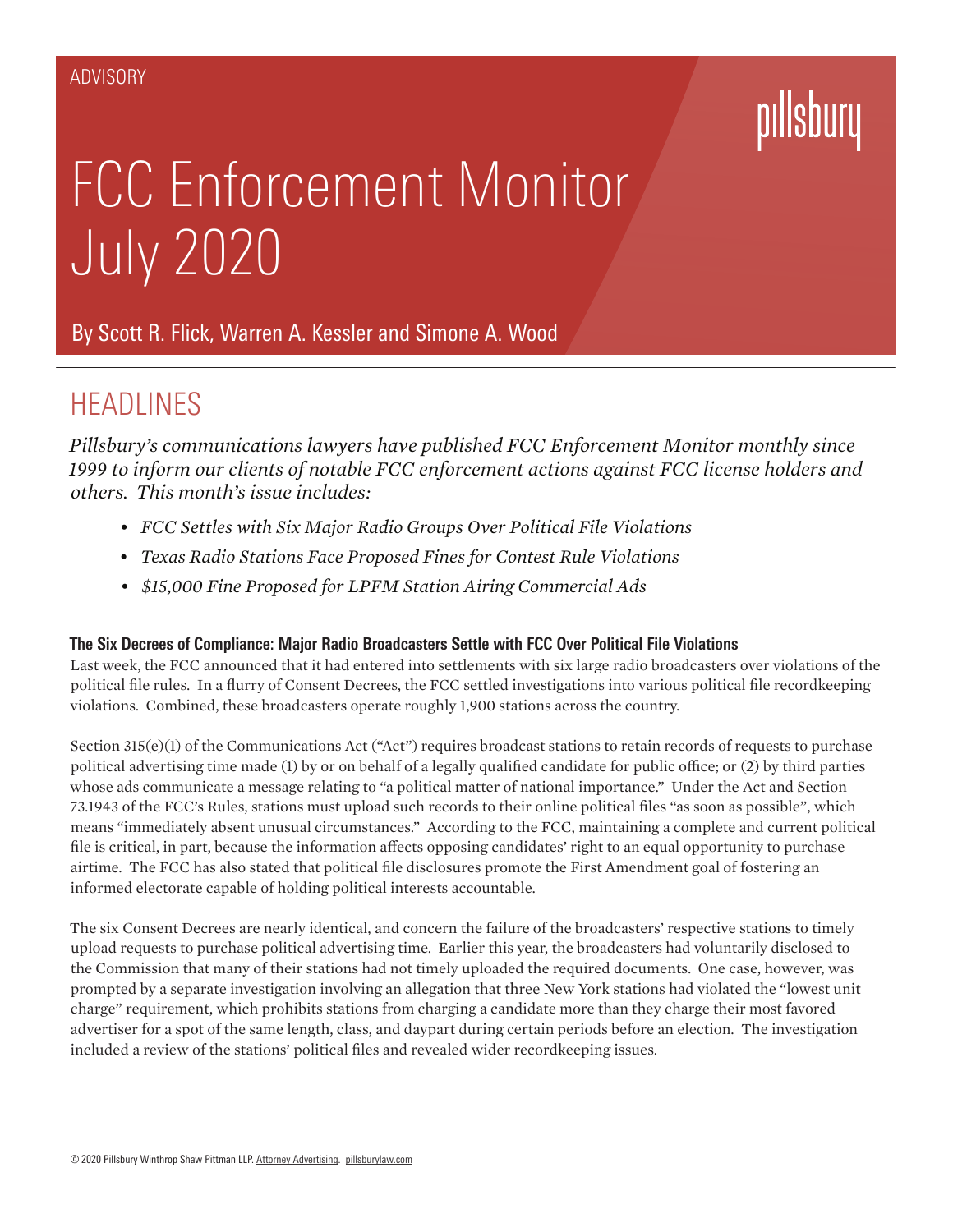According to the FCC, all of the stations' political file violations were "consistent" with disclosures the broadcasters had made in past license renewal applications.

During the spring of 2020, the broadcasters had voluntarily adopted short-term compliance plans, which the FCC noted led to improvements in the stations' compliance with the political file obligations during that time. Citing this cooperation and the voluntary disclosures, as well as the significant stress on the radio industry brought on by the COVID-19 pandemic, the Commission ended its investigation by entering into settlements with the parties, declining to impose fines for these violations.

Under the terms of the settlements, the broadcasters agreed to implement additional measures, including: (1) a more comprehensive compliance plan, (2) periodic compliance reports to the Commission, and (3) cooperation with the National Association of Broadcasters and state broadcasters associations to encourage and promote education and training for all radio broadcasters on political file obligations.

Since late last year, the FCC has issued a series of decisions and clarifications involving stations' obligations under the political broadcasting rules. As FCC guidance in this area continues to evolve, stations are advised to work with counsel to ensure compliance with these complicated rules, particularly as political ad buying picks up in the course of this year's election cycle. Additional information on the recordkeeping requirements and other political broadcasting rules is included in our **Advisory** on the subject.

### **No-Win Situation: Pair of Texas Radio Stations Face Proposed Fines Over Contest Rule Violations**

The FCC's Enforcement Bureau recently issued Notices of Apparent Liability ("NAL") against the licensees of an El Paso and a Houston-area FM station, each proposing fines for violations of the Commission's rules governing on-air contests.

The FCC regulates on-air contests conducted by broadcasters to protect against practices that may deceive or mislead the public. Section 73.1216 of the FCC's Rules requires a licensee to "fully and accurately disclose the material terms of the contest" and the contest must be conducted consistent with those terms ("Contest Rule").

The FCC's investigation into the El Paso station's contest began in March 2017, when it received a complaint alleging that the station failed to award concert tickets to the winner of an on-air contest that occurred at the end of the prior year. The contest winner claimed that after being crowned the winning caller, they were informed by the station that the tickets were not yet available, and despite repeated requests over the next several months leading up to the concert, the station never awarded the prize. The day after the concert, the caller filed their complaint.

In response, the Enforcement Bureau issued a Letter of Inquiry ("LOI") to the station seeking additional information about the contest. The station responded by acknowledging that it had held the contest and had no record of issuing the prize to the contestant, but maintained that the failure to award the tickets was due to "human error." The station further claimed that it was unaware of the issue altogether until it received the LOI, at which point it sought to remedy the error by offering the winner tickets to see the same performer in Las Vegas, along with complimentary travel accommodations.

In response, the FCC concluded that the station's remedial efforts did not negate its violation of the Contest Rule, noting that the award of additional prizes does not excuse a rule violation. Under the Commission's forfeiture guidelines, the base fine for a Contest Rule violation is \$4,000, which the FCC may adjust upward or downward based on the facts of a particular case. In this case, the FCC proposed an upward adjustment in light of an unrelated 2012 enforcement action against a commonly-owned station. Deeming this a "history of prior violations" by the station's parent company, the FCC increased the proposed fine to \$6,000.